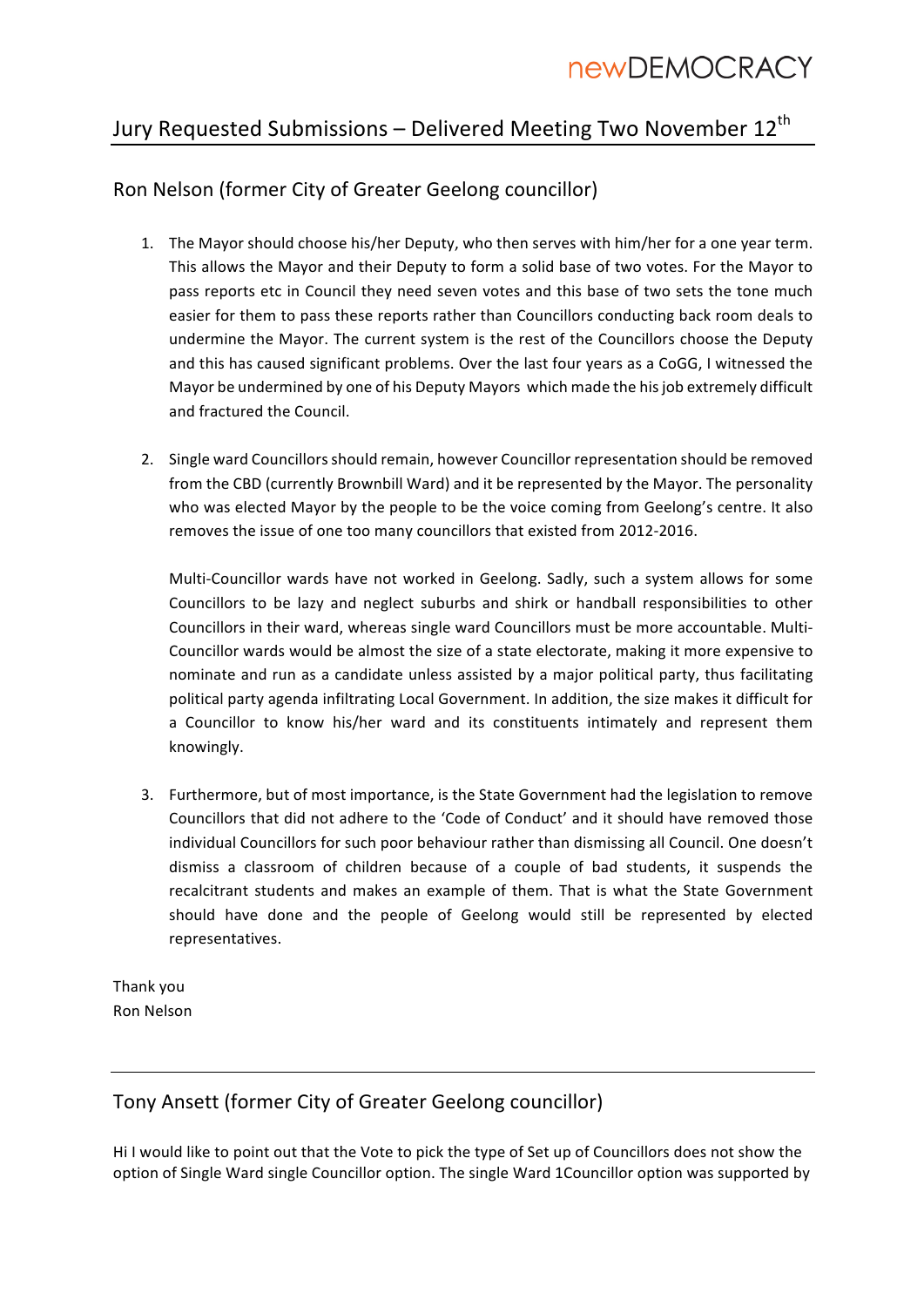the community in 2001 after we had Regional representation. The reason also for this was we went from 96 Councillors and 12 in the North to 12. No other Council in Victoria has similar set up with Rural in the North to Coast al in the South.

Can I ask after the Minister had mentioned in a letter to the Advertiser, saying there was a vote for Single Ward can I ask that this Vote be scrapped inbound start again to be fair. The "States Quo" is not broken and has Community support.

In the North of Geelong the new set up whatever has to be the same as other Wards. A draft Ward setup showed 4 Wards with 3 Wards holding 3 Councillors and the North holding 2. This means the North then has a different voting ratio and makes the North different to the rest. Constitution would say this can not be done.

Geelong was to be split into 3 yet again with little Community input it was made 1. The ward system here at least made the North level with the rest.

Is there an option for splitting Geelong into 3?

Geelong is growing and yet no option to have more Councillors.

Our Neighbours have areas around 20,000 with 7 Councillors each. Geelong is 225,000 with 12 Councillors and the Mayor. Going on this ratio Geelong should at least have 20 Councillors and not 13. This number would be better for Democracy.

Sate and Federal have a Ward setup and are parochial and should be for their patch. Geelong also needs Local Government to have a single Ward and have a Representative that is Porocial.

Windermere Ward had 19,000 people and over 670 square Kilometres more than the rest of the Wards put together. This area needs at least 1 Councillor. Then you have Corio Norlane North Shore with great needs. This area also needs at least 1 Councillor and then you see Bell Post Hill, Bell Park, Hamlyn Heights, Hern Hill, North Geelong, Rippleside needs a Rep too. 3 very much needed Councillors who can represent their patch. What happens if 2 Councillors for the North get Voted in and they both live in Church St. I would say parts of Lara, Corio, Norlane Anakie Little aRiver would be missing a voice. Council is very busy with issues from Portarlington to Anakie with City taking up a huge part of that.

In England and Wales it is not unusual to see Councils 40 Councillors plus in size.

Separation from Bureaucratic set up needs to occur with Mayor and Councillors set up on their own with their staff to support them. The Mayor needs his or her staff to support them and not be under the CEO. You have State Members Federal Members with better setups and the responsibility of the Mayor is enormous. Geelong West Hall and offices would be an ideal set up of the new Councillors.

The word Council for all operations is also very confusing. City of Greater Geelong staff should not be called Council. This means operational should be called City or we revert back to Shire. Council is and should be used for the elecrted. Or the new elected are called Aldermen as in Tasmania this is the case. I don't know how many times I see this as a major issue. Elected should have a separation because the Councillors did not control staff the CEO does.

Kind Regards Former Councillor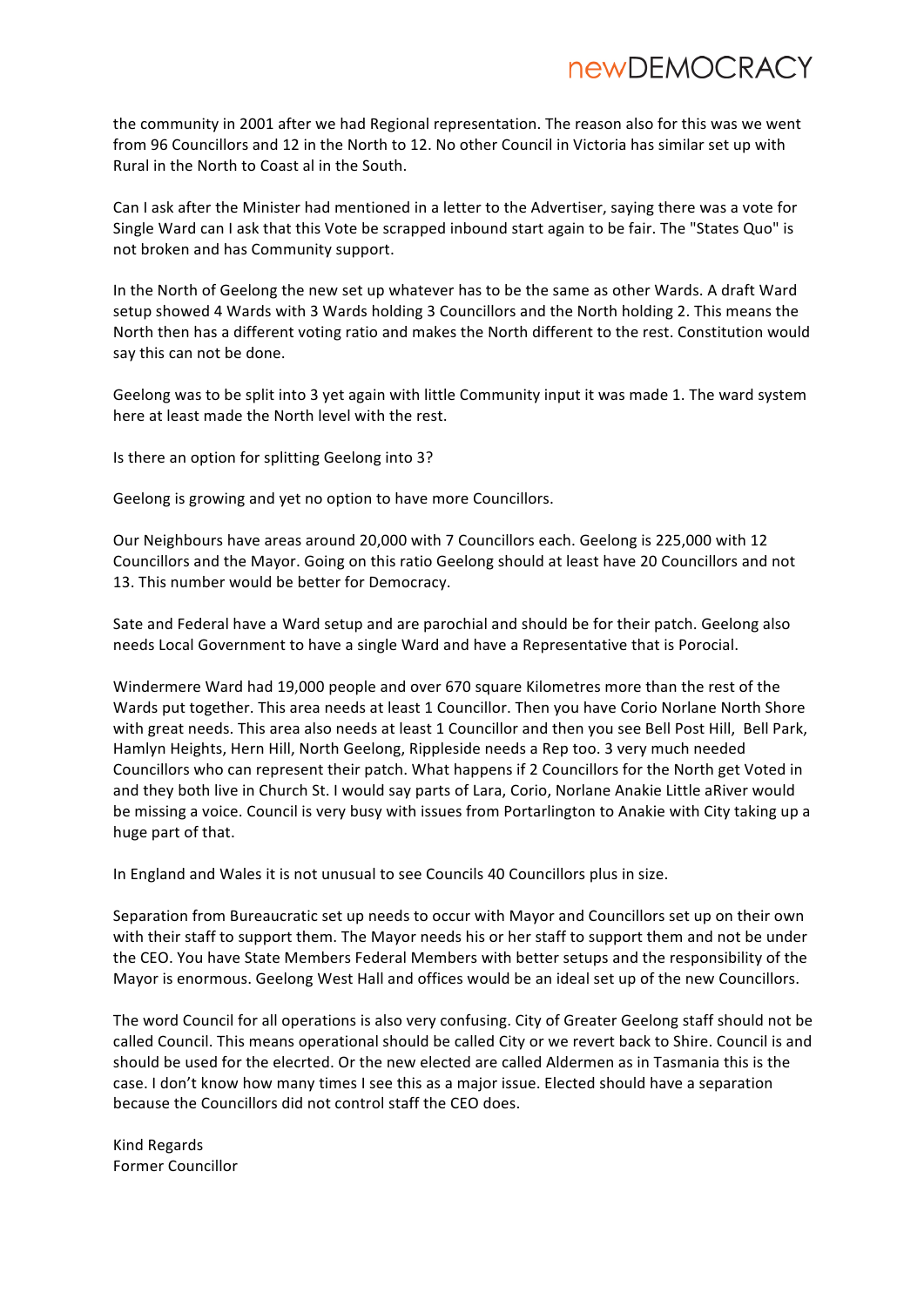### Keith Fagg (former City of Greater Geelong Mayor)

"What could be implemented to assist the Mayor and Councillors in interpersonal relations so they can work as a united team towards a long term goal?"

With this question, the Jury rightly articulates the desire of the wider Geelong community to have a unity within Council. 

The key to effective interpersonal relations between all Councillors in a renewed CoGG Council is holding shared values, with a common vision and purpose.

The most likely way of achieving this is through the suggested structure, where a team of candidates for Mayor, Deputy and Councillors would stand together on a clearly articulated, shared set of ideas. Even if not every candidate from a particular 'ticket' was successful, with such a structure, a Mayor and Deputy elected together with at least some of their team should give the Councillor group a much enhanced chance of working co-operatively together.

No structure can fully guarantee effective lines of communication, trust and goodwill but there is a much greater possibility where a majority of Councillors are fundamentally on the same page. Those common values need underpinning by agreed standards of behaviour – not only what is not allowable but setting high standards about what is expected. This is reinforced by a robust Councillor Code of Conduct. Hopefully, this formal document would only become a last resort, a position I would sincerely hope a re-structured and refreshed Geelong Council would never encounter.

For the record, below are the notes I spoke from with the Geelong Jury groups on October 29th on the question "How do we want to be democratically represented by a future council?" With most groups, I was able to express most points but as there was wide-ranging discussion, not all points were addressed with each group.

- Geelong deserves the best governance from the best Council the community can muster. CoGG Council should come to be regarded as the best governance 'board' in Geelong.
- Need competent, community-minded people who can think strategically across the whole municipality and are financially literate.
- Take a close look at Melbourne City Council model as this has proven to be robust and is working well.
- Smaller council (say 9) with fewer councillors but better resourced, esp. support staff, enabling Councillors to keep focussed on the big picture.
- Mayor & Deputy Mayor elected as a team, with other candidates with same vision and values standing with them on a ticket
- Suggest un-divided electorate (ie. no wards) so Councillors must take a strategic, Geelong wide focus.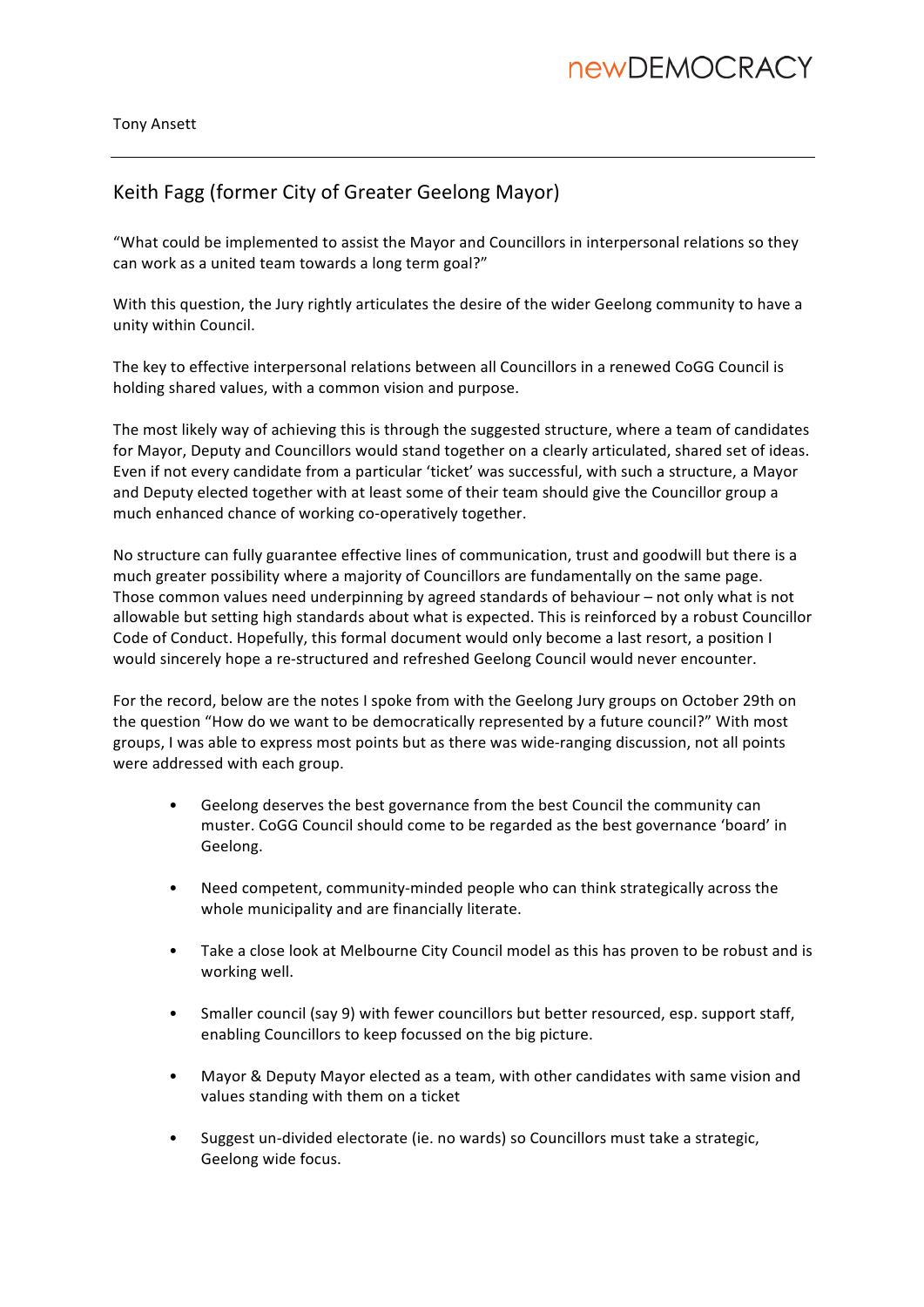- Before being eligible to nominate for future election, all candidates for CoGG elections should :
	- have successfully completed a short course on Local Government and Councillor responsibilities, run by either the Local Government Department or a Govt. approved course by MAV.
	- be nominated by at least 100 people.
- Establish an on-going jury for Council to consult with on major matters where a broader community voice is needed eg. City Plan, budget, etc, key strategic planning issues.

Due to the time needed for legislative changes needed for a new CoGG Council structure and the important cultural changes that need to occur within the organisation, it is my view that the Administrators should continue for at least a further 12 months beyond October, 2017.

 Keith Fagg

### Fr. Kevin Dillon

#### **SUBMISSION TO THE CITIZENS' JURY** SATURDAY NOVEMBER 12, 2016

*I* am grateful for the invitation to address the "Citizens' Jury" regarding the re-formation (and "reformation") of the Council of the City of Greater Geelong.

*I* have no more expertise, qualification or training than any other citizen of Geelong, so I offer these *thoughts simply for what I am: a citizen. But perhaps something of what follows might be helpful to those charged with the responsibility of quiding the local government of Geelong with a new vision* and culture which might truly engage the community it is called to serve.

*The question I have been asked to address (in around 200 words) is: How do we want to be* democratically represented by a future council? *I* have also been asked to comment on the issue of the Homeless and needy".

*So I guess the 200 words starts…. "now"!*

#### **Question 1: Democratic representation.**

The Council would still consist of 12 people who are residents of the Geelong region. There would be six wards, not twelve. This would still allow recognition of the varying needs of different areas. Voters in all wards would be asked to elect ONE "Ward" councillor, on a "first past the post" basis.

The remaining six Councillors would be elected by ALL voters. To be eligible for nomination, candidates would need **the written support of thirty** nominators. Voters would be given detailed background information on all candidates, based on their experience, training, and especially their "track record" of service to the community, including references.

All candidates would need to demonstrate that they had no formal affiliation with any political party for up to three years prior to the Council election. If elected, they would be required to make a public pledge that they would not stand for political office in State or Commonwealth Government for three years after leaving the Council.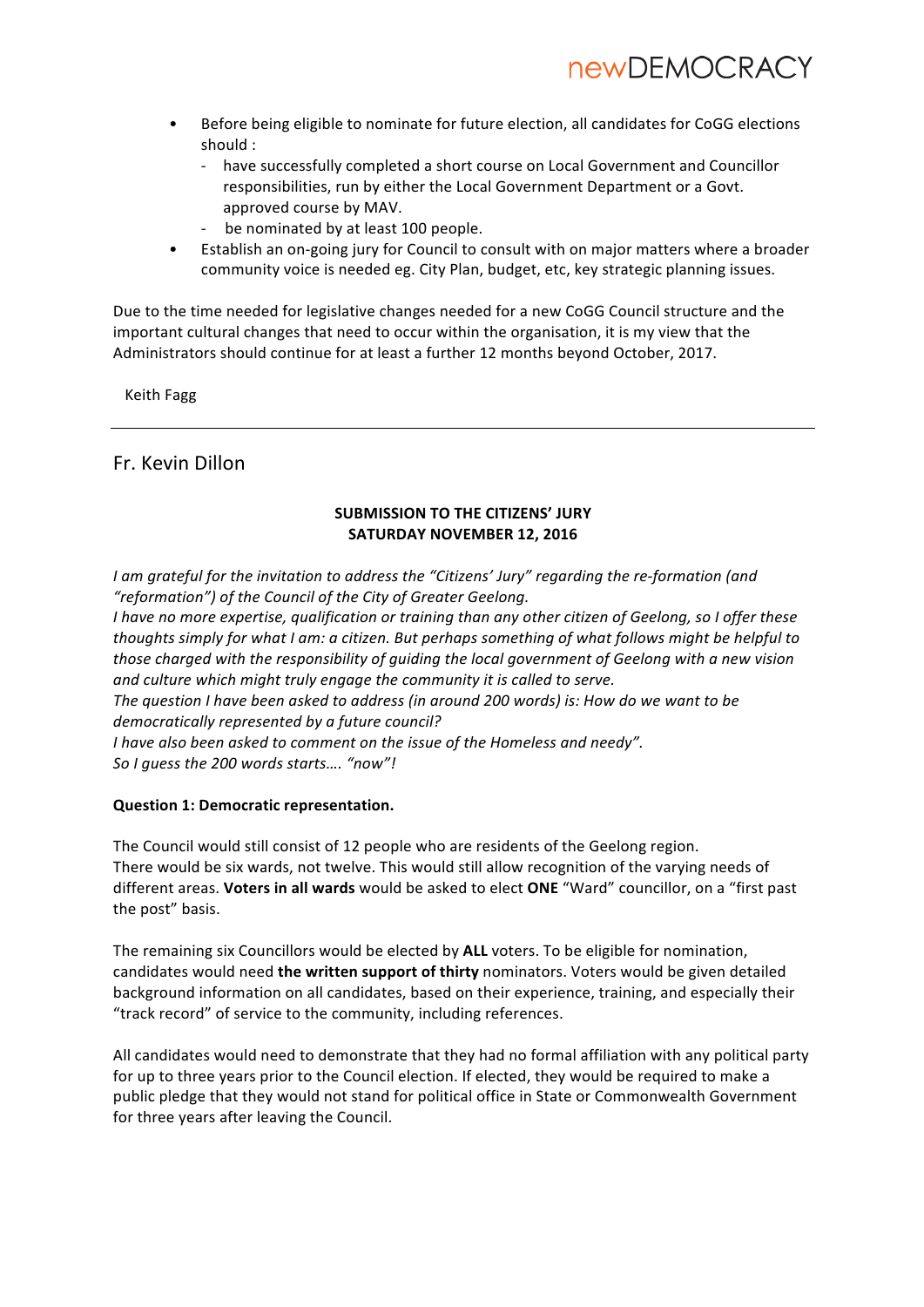From the list of eligible candidates, voters would vote for a maximum of SIX "City" candidates for Council. Each vote would have equal value. The candidates who assembled the highest number of votes across the City would be declared elected.

The" City" councillor with the highest number of votes would be invited to be the Mayor. Should he / she decline the invitation, it would be issued to the "City" councillor with the next highest number of votes.

### **Question 2: Care of the homeless.**

While the Council should not be required to "re-invent the wheel" with regard to this major social issue, it should be, and should be seen to be far more involved in supporting those community groups and individuals who currently provide a magnificent service to the homeless and disadvantaged with what appears to many to be minimal support from Council.

The plight of the homeless is a major community issue, and the Council should be fully alongside the many organisations, both funded and voluntary, who undertake this demanding work.

This requires a proactive approach by Council, as what is perceived by many of those who support the homeless see the Council as being at best non-cooperative, and at worst in opposition. The Council may see this as unfair, but it is certainly how many who work selflessly in this demanding area feel. The gap must be closed.

### 3: The "Culture" of Council.

Council employees are employed by the people of Geelong via the ratepayers. Some, perhaps many people in the community, be they ratepayers or not, see the Council in a negative way – perhaps as "obstacles", or even "an enemy".

This attitude may well be undeserved and unfair, as Council workers and officers are required to implement the regulations, laws and by-laws of the Council. But as in many situations, it's not just what you do, it's the way you do it that can make all the difference.

Extensive training in 'customer service" for all Council employees who are engaged in personal contact with the Geelong public could do much to change this difficulty. It's not that "the customer is always right". Often the "customer" can be rude, ignorant and abusive. However, effective engagement with the people of Geelong by the people they are paying to help them should not be the adversarial encounter it is too often felt to be.

*Well, that's* 559 words, not 200. Sorry to be long-winded. But maybe an idea or two might help *somewhere.*

Good luck with your efforts to guide Geelong on a new path. *Fr. Kevin Dillon* 

### James Williams (Councillor for City of Greater Bendigo)

### Democracy in local government.

Democracy takes many political forms and in Australia we have moved to what we call one vote one value and proportional representation. It is supposed to mean that we all share the rights and privileges that go with our right as an individual to vote. Yet in saying the above and looking at the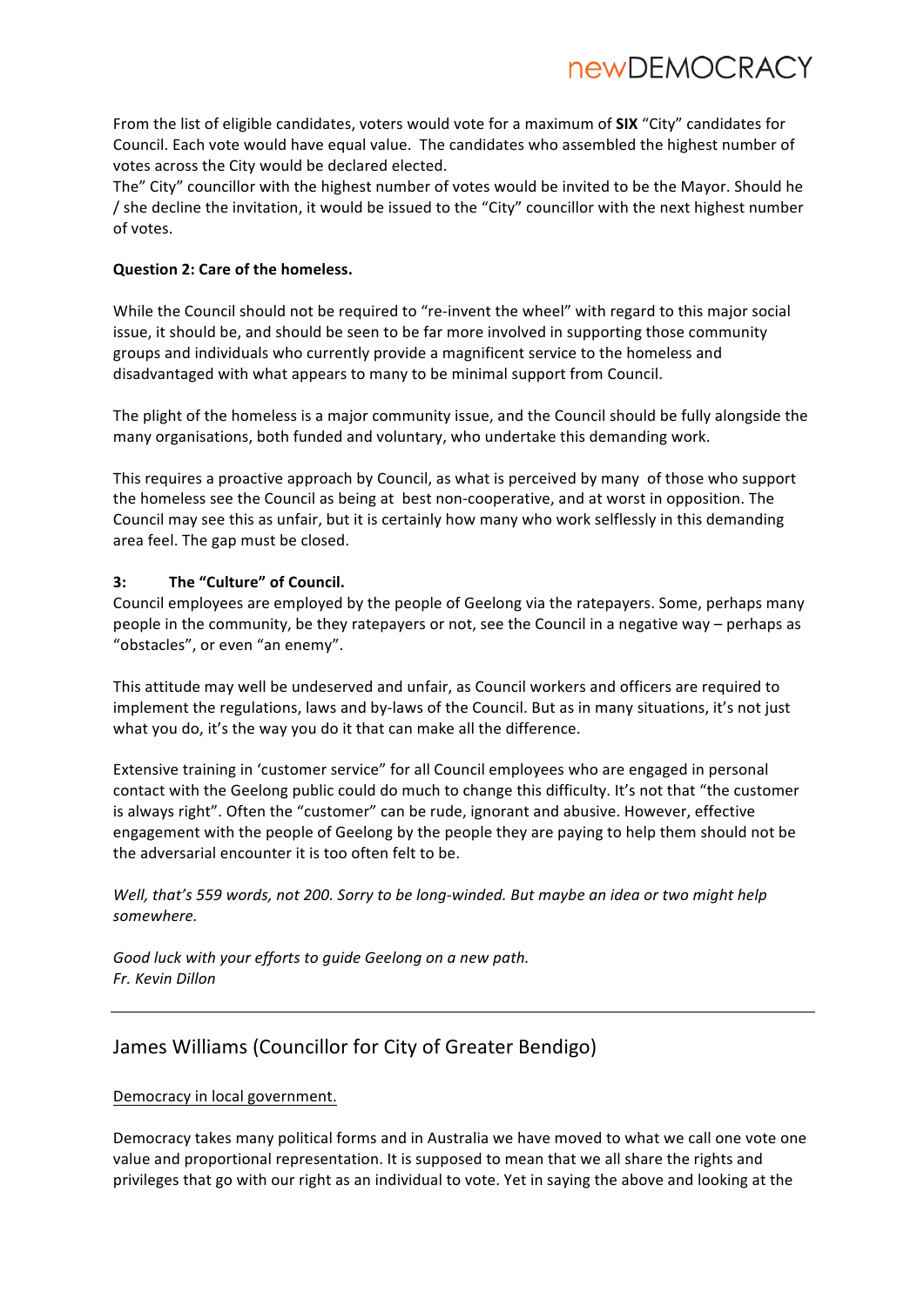democratic system I find numerous contradictions and alternative methodologies. Examples like proportional voting in the senate where preference deals and votes are translated down the order and become expansive and extensive in there distribution to the point that the voters whom cast the vote would question the validity of their distribution in determining the results. Boundaries based on assumptions starting with countries at our federal level which use the ocean as a boundary but include several Islands, states all of which draw lines on maps or use a river to divide communities of interest and finally local government, unrecognized in our federal constitution but based on supposedly communities of interest. All supposed to deliver a fair and equitable result when distributing wealth and wellbeing to us the people of Australia.

Local government and the system we work within is largely dictated to us by the other two forms of government, state and federal, we rely on their good will and funding and at the end of the day we as individuals rely on the skills and abilities of our elected representatives to both listen to and implement the best and most effective outcomes for our communities. Not very complex at all with competing ideas and ideals, varying demands for infrastructure, services and a rapidly changing technological and environmentally challenging world that appears to all and sundry to be meeting its capacity to cope with an ever increasing population.

So how does this relate to Geelong and its governance and form of government that will best serve your future and community into the future?

What I am saying is that there is a raft of options and I believe opportunities that can be considered but that all relies on good will and the ability of those you vote for to work constructively and harmoniously together. What you need to consider is what your communities want and desire for the future and how that is best delivered by the new governance and structure you recommend to the community and government.

The size of the council and its budget, along with the diversity of your communities and the vision for the future should be considered in the structure you choose for local government. As the economy and budget grows it allow governance, budget allocation and the day to day chores of maintenance to become better managed within the organizations of council themselves so larger councils ultimately need to be even more strategic in their thinking and budget allocations to both match and attract funding not just from other forms of government but also from the private sector. The bigger the council and associated budget the greater and more strategic the role. This is not only the case with government but also business. It means you need good policy and practice and even a rolling revue of what you deliver and how that is imbedded in your local government organization. Some examples of local government are the ward system where each councilor has a ward based on population and supposedly communities of interest and this has largely been the system used in local government in Victoria in the past and present. The mayor is than elected from the elected councilors and can serve a time as determined by those councilors.

The state of Queensland uses a popularly elected mayor whom is elected by the people and the councilors are elected in a separate vote to council. The mayor is often individually resourced and can be seen to act independently of council but the relationship and good will remain iatrical to their success. Campaigns for mayoral races can be expensive and extensive but the size of local government in Queensland is usually significantly larger than in Victoria. They generally have a portfolio system where individuals take responsibility for various aspects of council's role and bring results and recommendations back to the council for major decision making. Melbourne council now has a similar system with its own set of unique variances and election processes.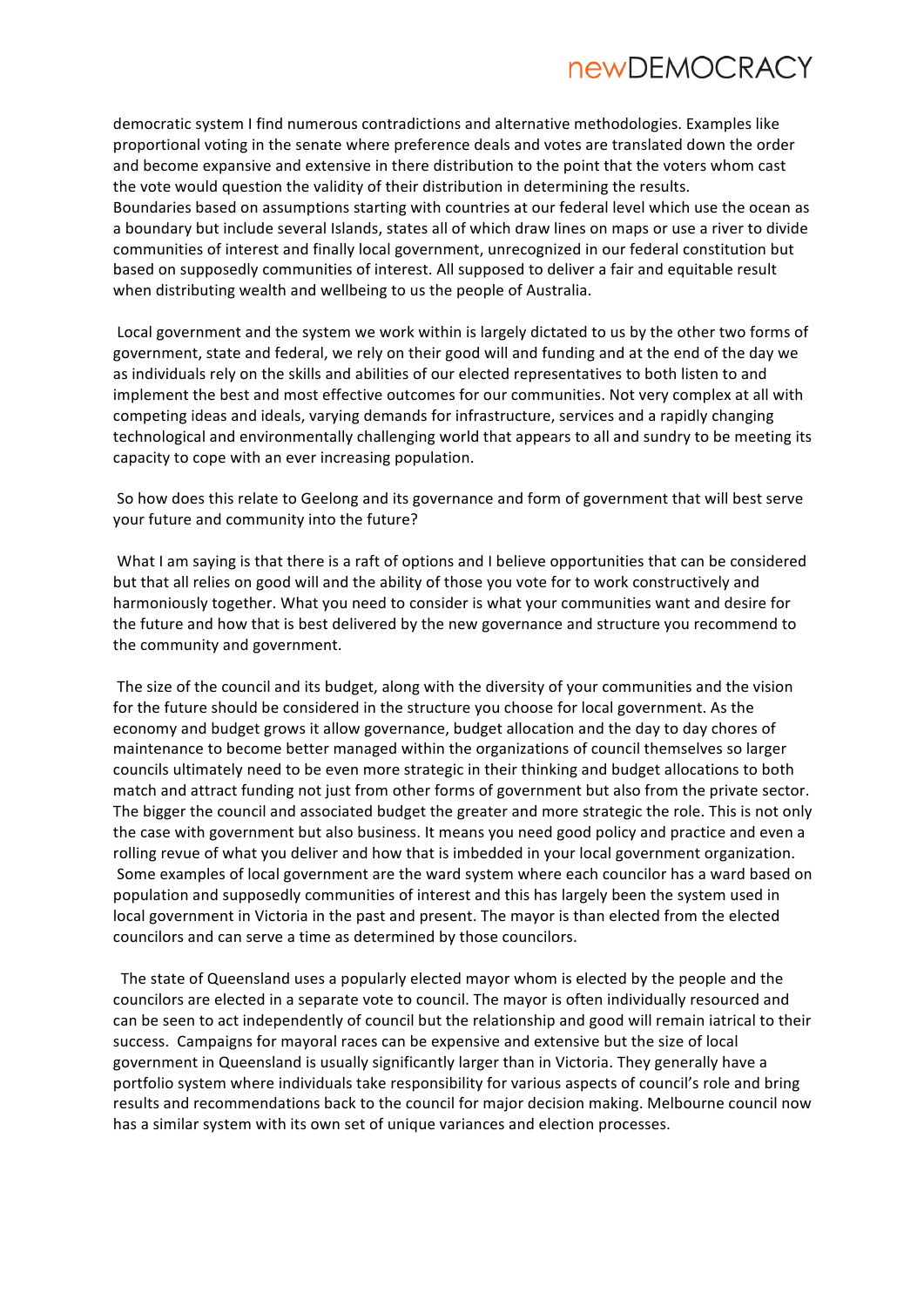All systems have their advantages and disadvantages. Bendigo now has three wards with three councilors in each ward, divided equally on voters with boundaries all radiating out from the middle of town to retain diversity into the rural sectors and a proportional area and voting system that I struggle to understand. The majority of councilors preferred the old single ward structure. I am a proponent of one ward and a voting system where you choose how far your preferences for candidates are numbered. I also have concerns as to the nature of an independent mayor and office when separating the role and vote from the rest of the councilors. It would be worthwhile looking at the Melbourne structure.

My preferred system would be a vote for councilors numbered in preference as you see it and to the extent to which you wish to support the candidates starting with one and so on. If you were to support a popularly elected mayor I would ask that a separate line be provided where you indicated from the candidates your one and only vote any of the candidates who would need to be elected to win the mayoral position.

I wish you all well in your deliberations and I look forward to the models and outcomes you propose for your great region.

Kind regards

 Cr. James Williams City of Greater Bendigo

### Andrew Richards (former City of Greater Geelong councillor)

My submission seeks to help explain what happens under the two different election models for mayor and councillors, that I experienced as a City of Greater Geelong councillor from 2008 to 2012 (Mayor and Deputy Mayor elected by Councillors), and 2012 to 2016 (Mayor elected by people, and Deputy Mayor elected by councillors).

It also seeks to explain the effect of single member wards on the decision making process during that time. 

It also seeks to discuss the effect of certain other issues such as portfolio and committee allocation, and other related matters.

Where possible, I will try to talk in general terms, rather than refer to individual councillors.

### **Some background on myself:**

I have worked in and around politics and government at all three levels of government, on and off for almost twenty years. During that time, I have also worked in the Labour Movement, and in several other roles as varied as construction worker on one hand, and communications professional on the other.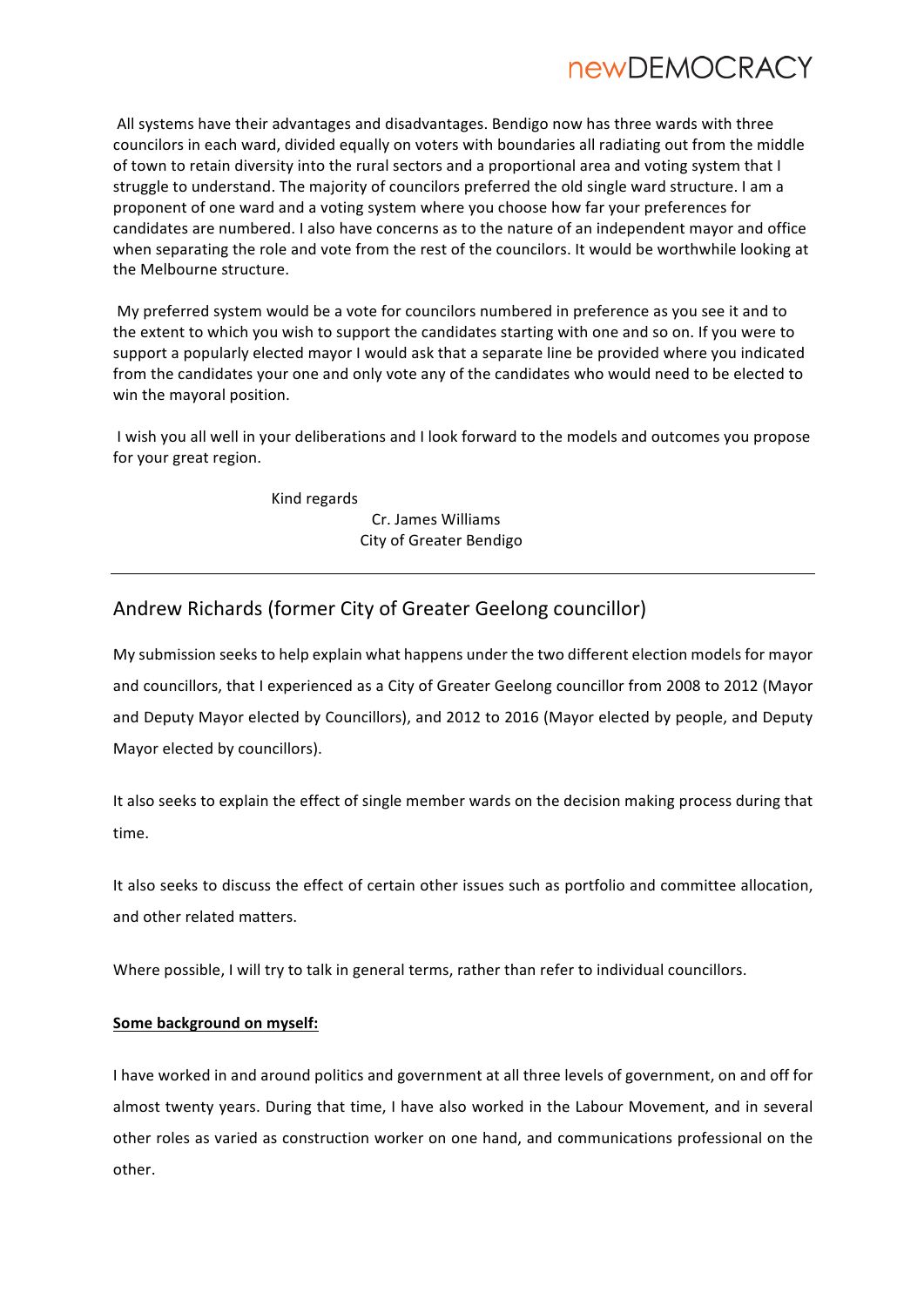#### **The Old Model:**

From 2008 to 2012, as an elected councillor for the City of Greater Geelong, I experienced the election of the Mayor and Deputy Mayor by councillors. This system has some positives and negatives.

The positives were:

- 1. The Mayor generally always had the support of the councillor group;
- 2. The Mayor understood and had a good rapport with most if not all councillors as they understood what it was to be a councillor, had been a councillor before being mayor, and generally were destined to continue on as a councillor after their time as mayor ended.
- 3. As issues came up in a part of the City of Greater Geelong that was not in the Mayor's ward, the ward councillor would be called on to explain and help the councillor group understand what the circumstances were.
- 4. The Mayor understood and had a good rapport with average residents and ratepayers, as they still had to look after a council ward, along with being the mayor.
- 5. If the Mayor struggled with the role and needed to be replaced, it was only a maximum of twelve months before this could be achieved.
- 6. The Council CEO led discussion with stakeholders both inside and outside the City of Greater Geelong. As a positive, this cannot be emphasised enough. In the 2008-to 2012 term, it was my experience that when meeting important stakeholders, the CEO led the discussion, and the Mayor was present as a representative of the elected council group. This was very important in terms of governance.
- 7. There are times when a councillor cannot communicate with the mayor, and at these times, councillors rely on talking with the CEO. If you cut the CEO out of key meetings, and allow only the mayor to attend, communication breaks down.
- 8. Council officers were clear in what they had to do, because all decisions came through the council chamber. The Mayor had no power to make any decision that wasn't put through the council chamber. This ensured a greater level of transparency than was possible under a directly elected mayoral system, where the Mayor has extra powers under law, and can direct the council officers to perform duties without reference to the council chamber.
- 9. Further, the Mayoral position could not be used to marginalise or exclude councillors who did not agree with the Mayor of the day.
- 10. All of the above applied equally to the Deputy Mayor. By and large, Deputy Mayors of that period were supportive of the Mayor, the Councillors and residents and ratepayers.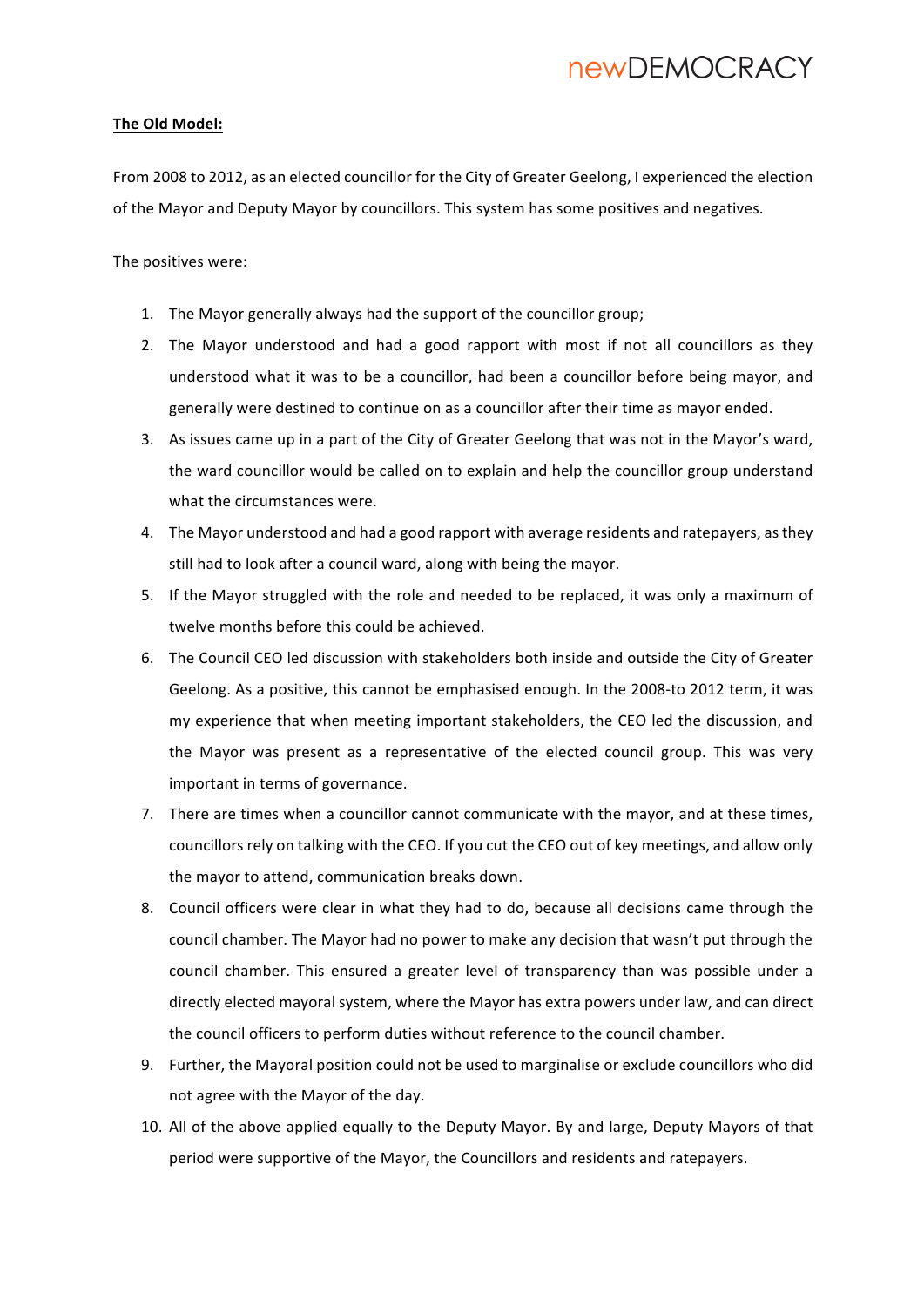- 11. As the council was seen to have a collective approach, both within the group, with the council officers, and with residents and ratepayers in general, decision making tended to be less controversial, and involve more people in the process. Any idea that came through the Mayor's office was subjected to scrutiny and appraisal by councillors. Bad ideas generally did not survive.
- 12. In terms of election funding, a Mayor only needed to raise funds to win a ward election. In my experience, this was achievable by the average Geelong resident or ratepayer. This is important in terms of giving access to people from all parts of society, to stand for election.
- 13. If the mayor lost a vote on an issue in the council chamber, it was not seen as a vote of no confidence in the mayor. As a result, council business was dealt with more quickly and efficiently. Issues were put to the chamber and dealt with, and we all moved on.

The negative was:

1. part of each year in the lead up to a Mayoral ballot was taken up with councillors positioning themselves for a run at being Mayor in the following Mayoral year.

This happens at all councils that have councils electing the Mayor, and is not unusual. It can sometimes be distracting in the last few months of a Mayoral year, but did not result in any noticeable different outcomes in the council chamber

Note: In order to avoid this, a majority of councillors in the 2008-2012 term supported the last Mayoral term to be two years covering October 2010 to October 2012, for the then incumbent Mayor, as there was council chamber was working reasonably effectively, decisions were being made, and there was also uncertainty from the newly elected Baillieu Liberal State Government's promise to bring in a directly elected Mayor at the 2012 council elections. 

#### **The New Model:**

I will now talk about the 2012 to 2016 term with a directly elected Mayoral model.

**Consultation:** The implementation of this system was marked by a lack of consultation with residents and ratepayers in the City of Greater Geelong, and in that sense was markedly different to the Citizen's Jury process that is now in place.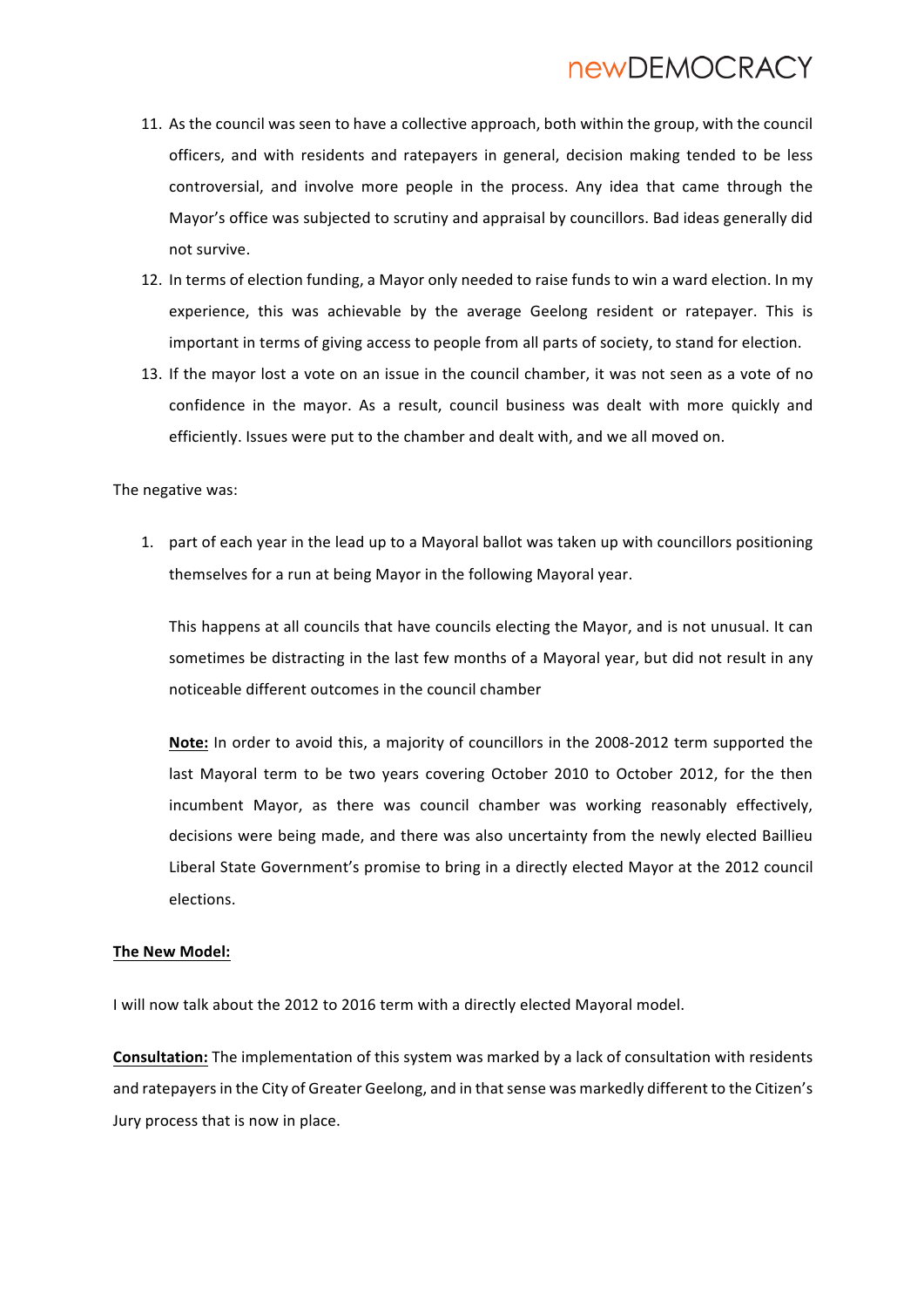The Liberal state government's directly elected mayor for Geelong policy underwent minimal policy development in the lead up to the 2010 state election. After the election, the government put little effort into consultation with local citizens about the model of government.

#### The new model in practice:

As most would be aware, the new model was a directly elected Mayor placed directly on top of the current system, with the directly elected Mayor being granted some executive powers. This system also had some negatives and some positives.

The positives were:

1. During the election process, there was some more scrutiny of policies and ideas that a Mayoral candidate brought to the election. in previous council elections, there was little to no scrutiny of individual promises and commitments

**Note:** it is arguable that all commitments a Mayoral or Councillor candidate makes, either in office or during an election campaign, put them in danger of contravening the Victorian Local Government Act, as councillors are expected to come to the council chamber with an open mind for all arguments. Very specific public statements made in the heat of an election campaign tend to run counter to the spirit if not the letter of this law. Not having to elect a Mayor each year, meant that councillors were not distracted by a Mayoral ballot each year.

2. It has been argued that a Mayor takes time to learn the role, and that a four year term assists that process. So far, that has not been my experience under the directly elected Mayoral system. In my opinion, both directly elected Mayors did not improve in the role.

The negatives were:

- 1. The directly elected Mayor can quickly lose support from the councillor group. This can be for a variety of reasons, and is not always the Mayor's fault, but it was my experience with both directly elected Mayors that they lost the support of the councillor group reasonably quickly and in my opinion, made no attempt to understand why, or to try to repair the situation.
- 2. The focus of the entire council officers, residents and ratepayers, media, councillors quickly became the Mayor. As residents and ratepayers contacted council for meetings on issues, the Mayor's diary was quickly filled up. Invariably, this generally meant that they had to wait long periods to see the Mayor, if at all. An experienced community leader and elected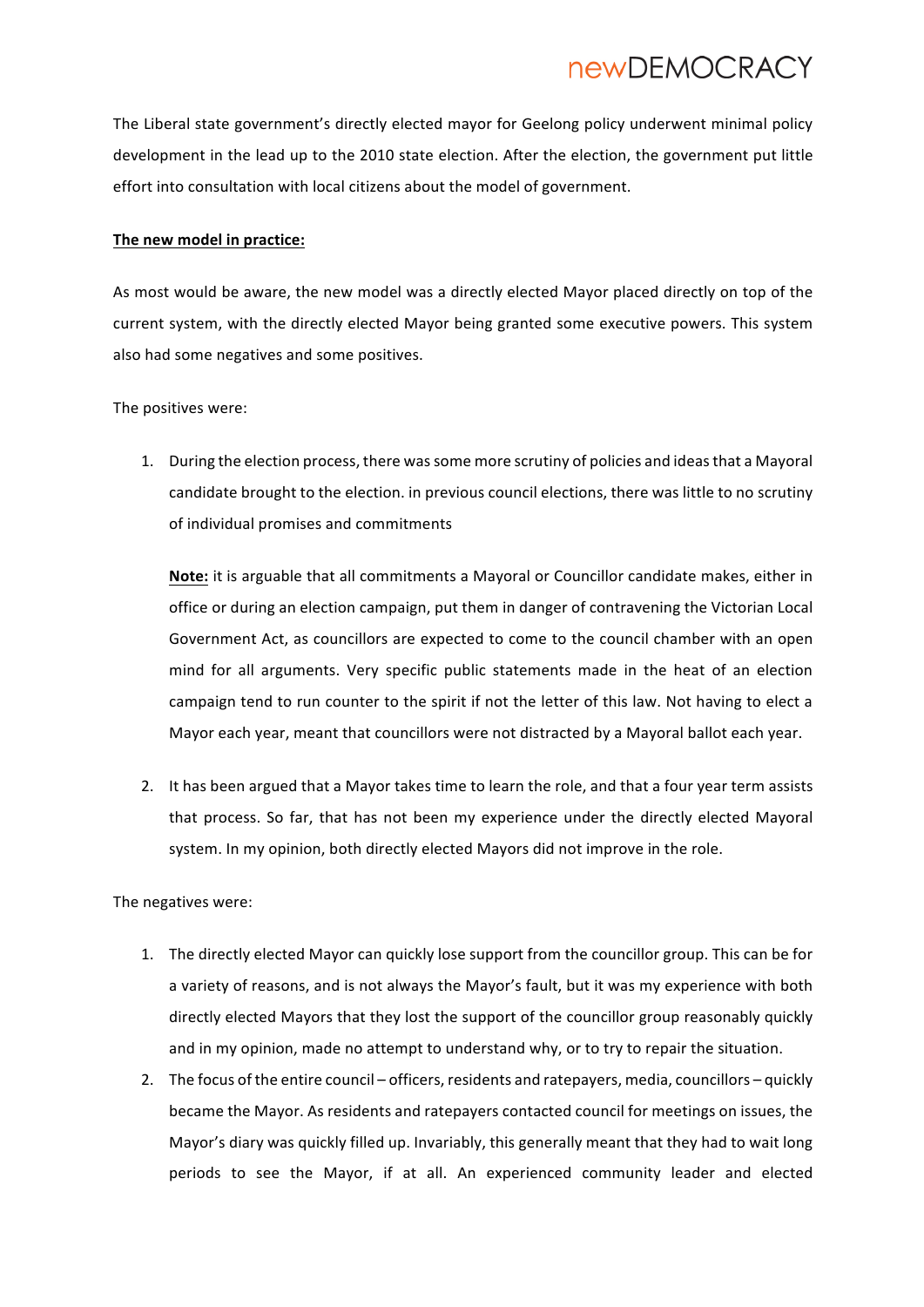representative would have struggled to deal with this state of affairs, and both directly elected Mayors were first time, inexperienced representatives.

- 3. Further, with everything revolving around one figure (the directly elected Mayor), if they were not available, or did not make themselves available, things tended to break down and issues were not dealt with.
- 4. The executive powers granted to the directly elected mayor can be sometimes used against political opponents, in order to gain support for an idea, or to punish councillors for their lack of support for an idea. In my opinion, this was the case at times.
- 5. Further, council officers quickly became confused as to where they should seek direction from on an issue. The Mayor would make one decision and the council chamber would make another. This put immense pressure on council officers, councillors and the Mayor.
- 6. In the future, it should be avoided at all costs, so that council officers can clearly understand what they have to do and why.
- 7. There is much anecdotal evidence that both directly elected Mayors put a lot of pressure on the council CEO and council officers to do things that the Mayor did not have support from the council chamber for.
- 8. With no Mayor to vote on each year, the focus then shifted to the Deputy Mayor. There was intense politicking around this position during the entire 2012 to 2016 period.
- 9. At one stage, there was a move to elect two Deputy Mayors, due to the inability of the first directly elected Mayor to make a decision on who they wanted when called in to cast a deciding vote.
- 10. Note: It is fair to say that the election of the Deputy Mayor, became a vote of confidence in the directly elected Mayor, with the resulting breakdown in communication and teamwork when the directly elected Mayor did not get their choice for Deputy Mayor supported.
- 11. Across both directly elected Mayors, there was virtually no interest in individual ward matters. Both directly elected Mayors were interested in the same narrow set of issues. These issues were mostly about the Geelong CBD, which whilst central, makes up only a tiny part of the City of Greater Geelong.
- 12. There was no way of removing a directly elected Mayor if they could not perform the role, without going to an election. When this happened, it cost the council over \$500000.
- 13. The Council CEO was cut out of many discussions that the Mayor would attend, and as a consequence there was a substantial breakdown in communication across the council. This meant that when communications broke down between the mayor and councillors, the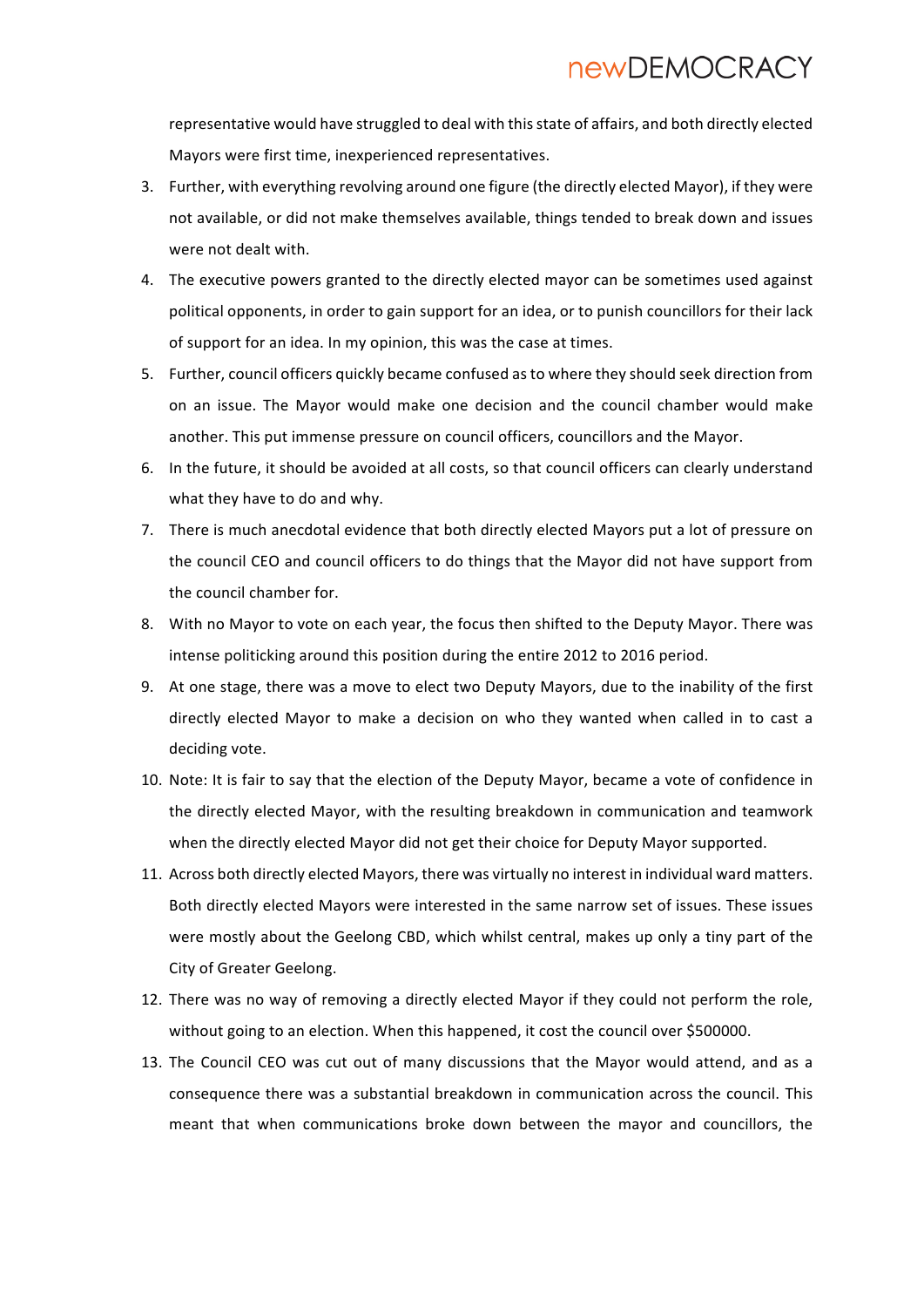councillors could not approach the CEO to be briefed on the issue at hand, because the CEO themselves were not briefed.

Note: At the time of the first directly elected Mayor resigning their position, there was an immense sadness from most if not all the councillor group, that this had happened. Councillors had offered help to the first directly elected Geelong Mayor, but those offers were largely rebuffed. In my opinion, most councillors had wanted the new council to work.

#### **Recommendations and Ideas:**

Some further ideas and some recommendations are as follows:

A collective decision making process is, by its nature, a slower process. In government, at all levels this can be a good thing as the more time that is taken and the more people involved in the process, there is generally more support and acceptance of the decision afterwards. In other words, major decisions about a community are better accepted when you take the whole community with you.

When power is concentrated in the hands of one person, or only a few people, you are relying far more on their character as human beings to exercise it responsibly and reasonably in the interests of the whole community. This can only be determined when they are in the role. Both directly elected Mayors were new to this kind of elected role, and there was no way of knowing if they could exercise it responsibly and reasonably in the interests of the whole community. It is for others to judge if they performed that role well.

However, the idea that the community would then grant more power into the hands of one or only a few individuals, runs counter to the principle that executive power should be shared across a group to ensure it is used responsibly.

Further, the City of Greater Geelong is greatly varied in terms of the different areas that make up the municipality. The idea that one individual can effectively represent the entire area, in all its variety seems in hindsight, wishful thinking.

Further, the fact that both directly elected mayors were independently wealthy business figures, who stated that they paid for their campaigns out of their own funds, is very telling. The directly elected Mayor model would seem to only allow people with substantial wealth to run for Mayor.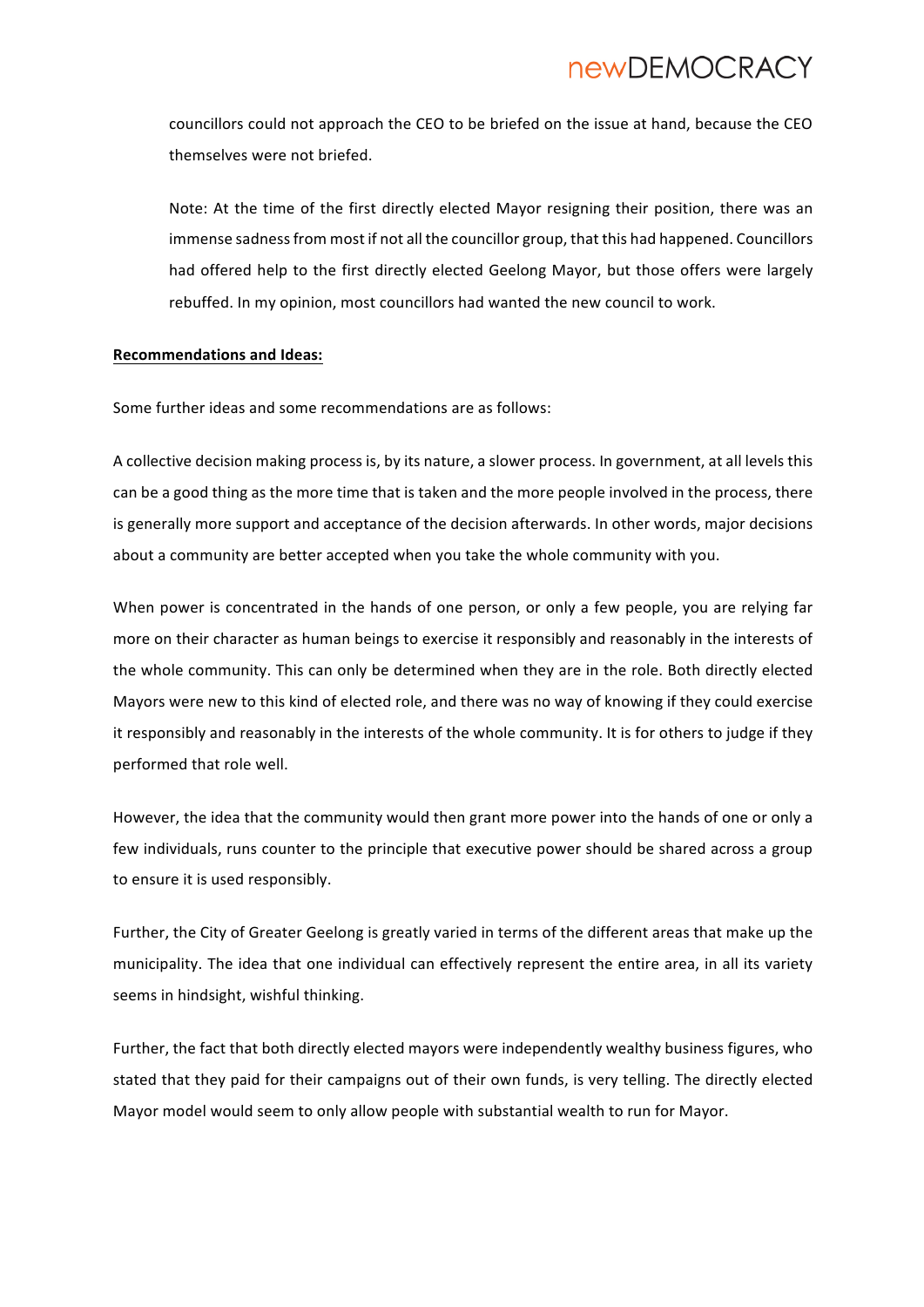Therefore, I am strongly of the view that the Mayoral election process should revert to a councillor elected from the councillor group, with no executive power in the Mayor's office. This would be a return to the collective system in operation until 2012, with all council decisions being made in the council chamber.

If for some reason, the Citizens Jury sees fit to recommend keeping the directly elected Mayoral model, then I strongly recommend they be given no executive power outside the council chamber.

If the Citizens Jury sees fit to continue with a directly elected Mayor, I am in favour of directly elected Mayor/ Deputy Mayor ticket, so that the problems associated with the current model (as outlined above) do not resurface.